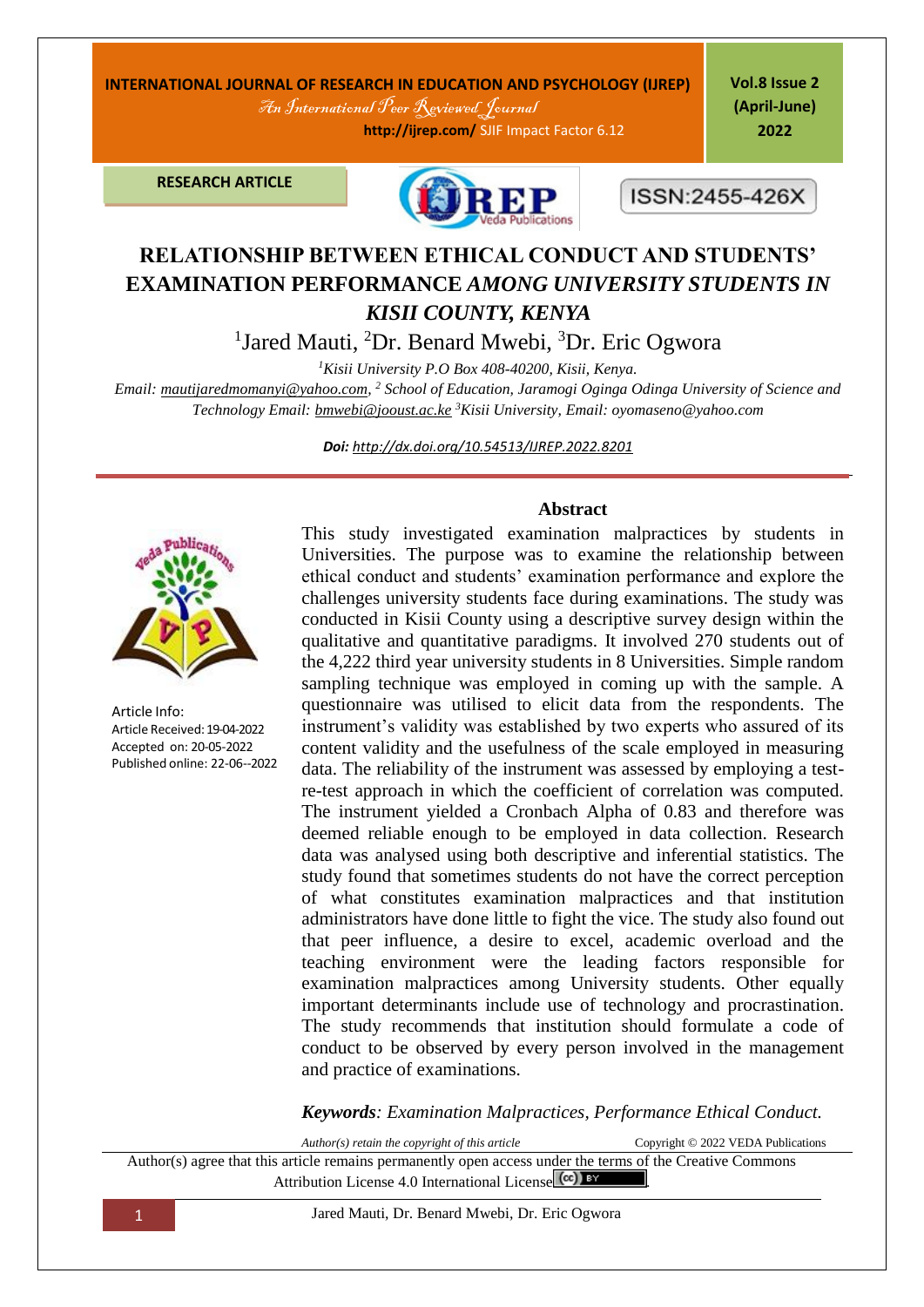**INTERNATIONAL JOURNAL OF RESEARCH IN EDUCATION AND PSYCHOLOGY (IJREP)** An International Peer Reviewed Journal  **http://ijrep.com/** SJIF Impact Factor 6.12

**Vol.8 Issue 2 (April-June) 2022**

### **Introduction**

Excellent academic performance is the ultimate study goal for every student because it opens opportunities to succeed in the future. Students need to know how they can earn the achievement in academic performance. Success in school is not so much determined by sheer intelligence as knowing how to study and when students perform what they should during their study period, it means that they have good study habits. To perform one must embrace good study habits such as time management, self-discipline, concentration, memorization and effort. To evaluate the quality of learners, the standard measurement that is used by various institutions is Cumulative Grade Point Average (CGPA) which ranges from the lowest 0 to the maximum 4. A student who scores CGPA as 4is considered as excellent academic performance while lower grades indicate lesser performance. A study by Finn and Frone (2004) found that low achievers are likely to cheat in examinations than higher achievers.

Examinations are a diving competition in which the performances of a number of individuals is judged and ranked in order. According to Guttman (1984), examination and certification are procedures that are very imperfect at the moment and need careful scrutiny. Some studies have come to the conclusion that if a student repeats in a level of his/her study he loses his or her self-esteem by 50 percent and if he or she fails again, it is further lost to 75 percent. Such a scenario will have a heavy toll on learner's character traits. The student becomes dejected and drops out of the institution when told to re sit for papers failed in an examination. Studies by Lukoye (2010) found that Kenya is bound to have a serious mental health problem if the current emphasis on examinations continues. Student have lost their self-esteem and felt inferior after failing to pass and move to the next year of study. According to Dewey (1897), the teacher should not be the one to stand in front of the room, doing out bits of information to be observed by passive students. Instead, the teacher's role should be that of facilitation and guide. As Dewey (1897) explains it, the teacher is not in the school to impose certain ideas or form certain habits in the child, but as a member of the community to select the influences which shall affect the child and to assist him or her in properly responding to these influences. The teacher becomes a partner in the learning process, guiding students to independently discover meaning, within the subject area.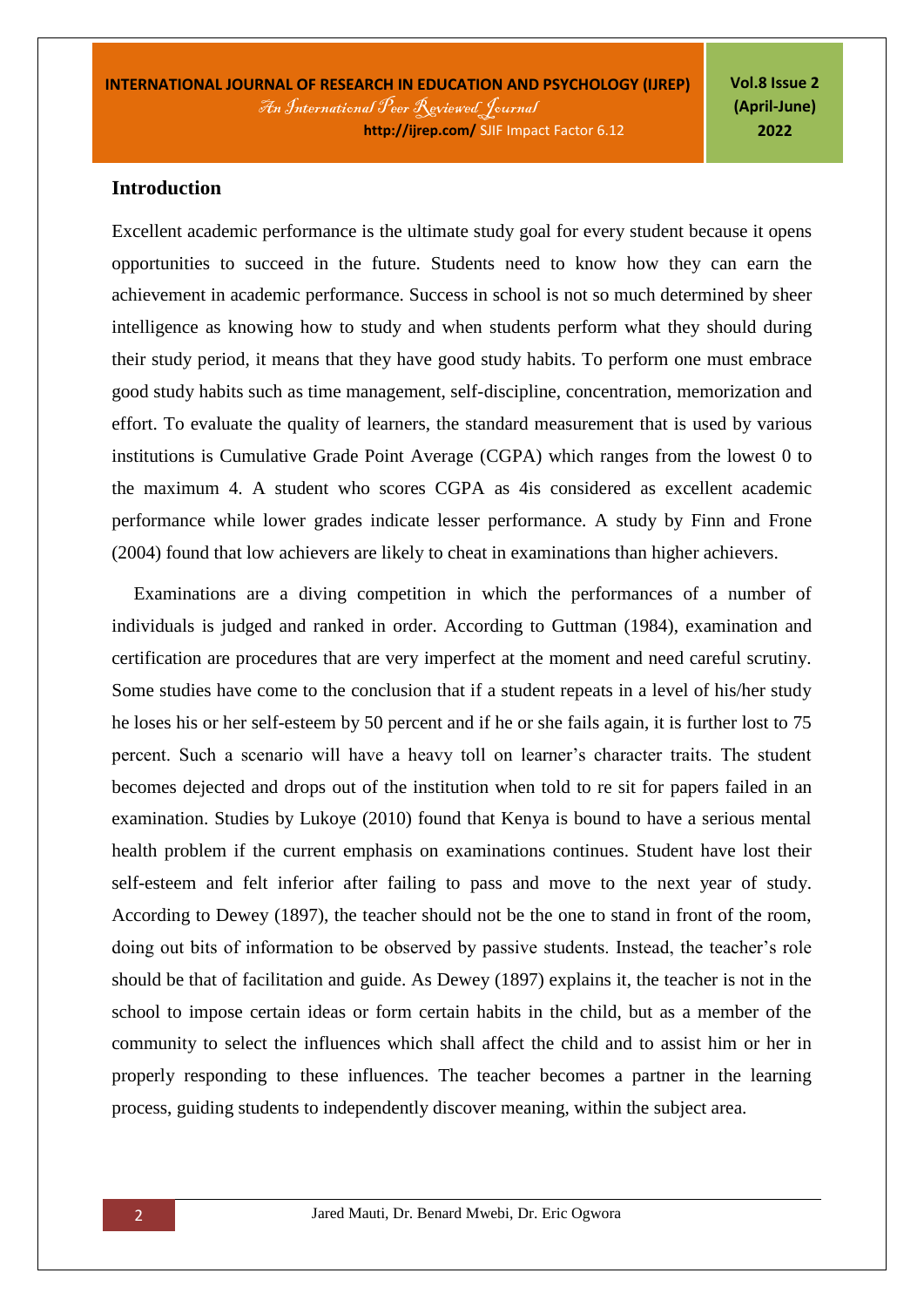In recent times, the Universities examinations have been facing a number of crises. These are largely manifested in inadequacies in the supply of basic instructional materials, infrastructure, and students' overpopulation, accommodation for staff and students, cultism, examination malpractices among others. Currently, the most disturbing of all these problems is examination malpractices which has posed a new challenge in the administration of examinations (McCabe 2009). This problem needs to be successfully tackled by the Universities if they are to be rightly positioned to train the requisite high-level manpower for the nation's development and add to the existing body of knowledge. Irregular lecture attendance by students, inadequate facilities for teaching and learning, exchanges of ideas due to proximity of test mates and over crowdedness of examinees are among the challenges that are facing University examinations. Others are: examinees having fore-knowledge of the questions before the actual examination time (leakage), awarding inflated marks to students who are friends to the lecturers, lecturers soliciting and wooing colleagues to award unmerited grades to their student friends.

The problems associated with examinations are heightened because of parents' neglect of their responsibility of bringing up their children morally, poor funding of education and poor state of facilities, as well as poverty in the society and increasing corruption. In any case, examinations in most tertiary institutions are not taken with the seriousness they deserve. There is rampant copying and flaws in examination rules. Many desks have been written on by the students and, therefore, making it easy for them to cheat in exams. The University administration is totally aware about this, but not much is done to curb cheating. Embezzlement of funds is a key challenge facing the education sector.

The free primary education is an initiative of president Kibaki's administration, but it has encountered many hurdles along the way. Donors have pumped in millions of dollars, but the bulk of this money has ended up in the pockets of some few greedy individuals. Commissions of inquiry are set up to calm the public, but the public is not made aware of the findings. Many heads of schools have complained that there are delays in disbursing the funds that each public school should receive. This has led to strikes; threats and even some schools have had to be closed indefinitely since they cannot sustain themselves. Suppliers need to be paid, but without funds, this is only a dream yet to be realized. Poor remuneration of teachers and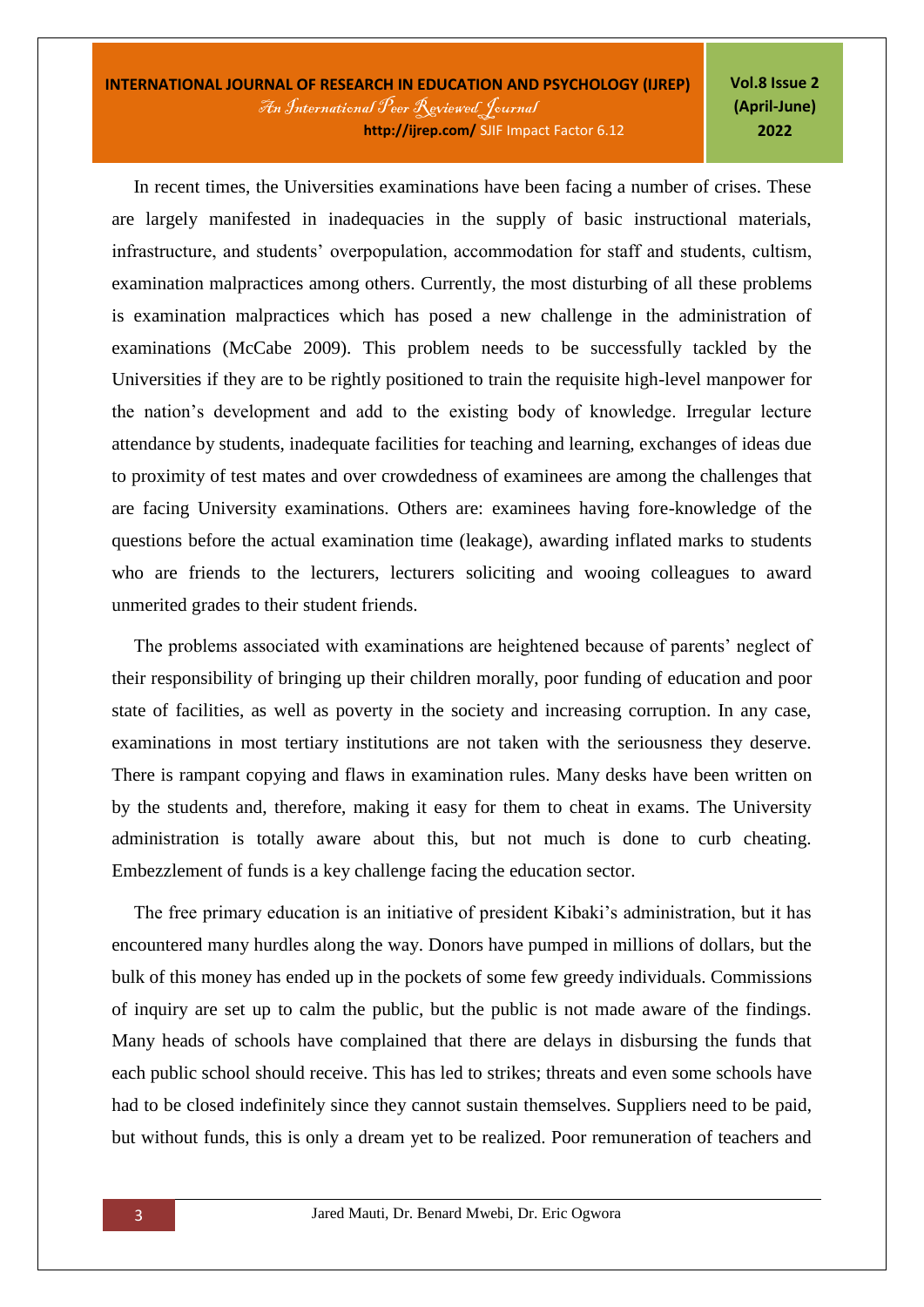lecturers has led to strikes. Strikes do affect learning in all public institutions as the students have to go home till an amicable solution is arrived at.

The philosophers under this objective in question looked at examinations as a medium of paper qualification- a means to acquire a professional certificate. The most important questions here are, "do you have the papers?" If you do, "how many do you have?" The scholars did not address the process that is used in obtaining these certificates. The researcher will examine the process that is used in obtaining any certificate or paper qualification using the deontological ethical theory

### **1. Objectives**

The objectives that guided the study there were to: -

- 1. Examine the relationship between ethical conduct and students' examination performance.
- 2. Explore the challenges University students face during examinations

### **3. Research Questions**

The following questions guided the study: -

- **1.** What is the relationship between ethical conduct and students' examination performance?
- **2.** What challenges do students face during University examinations?

### **Hypothesis**

Ho1 *There is no significant difference in examination performance between those who cheat compared to those who do not cheat.* 

### **3. Rationale**

The selection of Kisii County as the area to perform the study was motivated by among others two important reasons. These are: Kisii and neighbouring Counties have been reported for being notorious in examination malpractices particularly at secondary school level of education for a number of years now. Since majority of the students admitted into Universities operating at Kisii County are drawn from the region, perhaps there is also a high likelihood that the behaviour of examination cheating may have been carried to the examination system of the Universities. This seems logical if indeed, reports by the Kenyan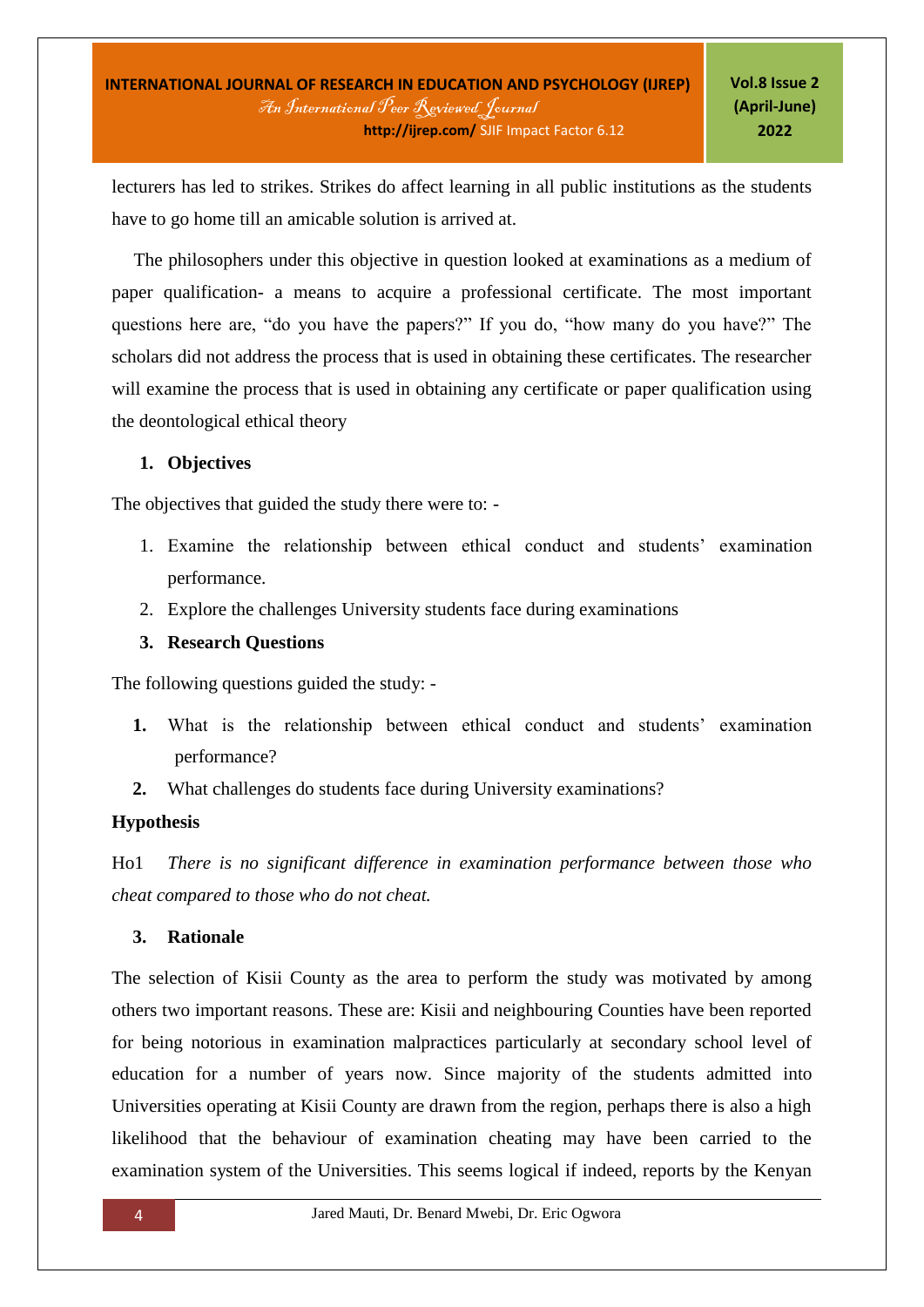National Examination Council, responsible for secondary education testing are authentic. Although the subject of examination malpractices is well-researched by authors such as McCabe et al (2002), only a handful of isolated research efforts have investigated examination malpractices among university students. Consequently, not enough work has been done to study this phenomenon among university students especially in Kisii County. Limited as it is, the recent expansion of university campuses in Kenya, has brought issues of education quality at play and brought a fresh perspective on this topic.

### **4. Literature Review**

Ngolovoi (2006) asserts that increased workload and lack of competence by some lecturers could be affecting the delivery of quality education to students in universities in Kenya. Odebero (2010) noted that to survive the heavy workload, faculties developed the following survival mechanisms:

(i) Assigning graduate assistants and tutorial fellows full teaching responsibilities such that they teach both junior and senior classes.

(ii) Assigning graduate assistants and tutorial fellows' students advisory responsibilities including assessment of students in the field. Thus, it is not uncommon to see staff who had never taught in any school and who had no experience at all in the field being given the responsibility to advise when they needed more advice themselves.

(iii) Masters by project work. This is usually conducted by coursework, examination and project work (minor research) instead of the rigorous thesis. The major weakness of the project mode is that the project work does not go through the quality assurance process that full thesis has to endure.

(iv) Assigning junior faculty members to supervise. The main problem with graduate studies has been the explosion of demand for graduate studies against few competent supervisors. As a result, lecturers have to supervise up to 50 graduate students. In most instances, such lecturers would have been unable to do their PhD or to publish in peer refereed journal and they now see supervision of thesis as an opportunity for making money. Moreover, these students have to be dispensed with as quickly as possible to allow for more to enrol. It is not uncommon to find senior lecturers now rooting for even assistant lecturers to supervise.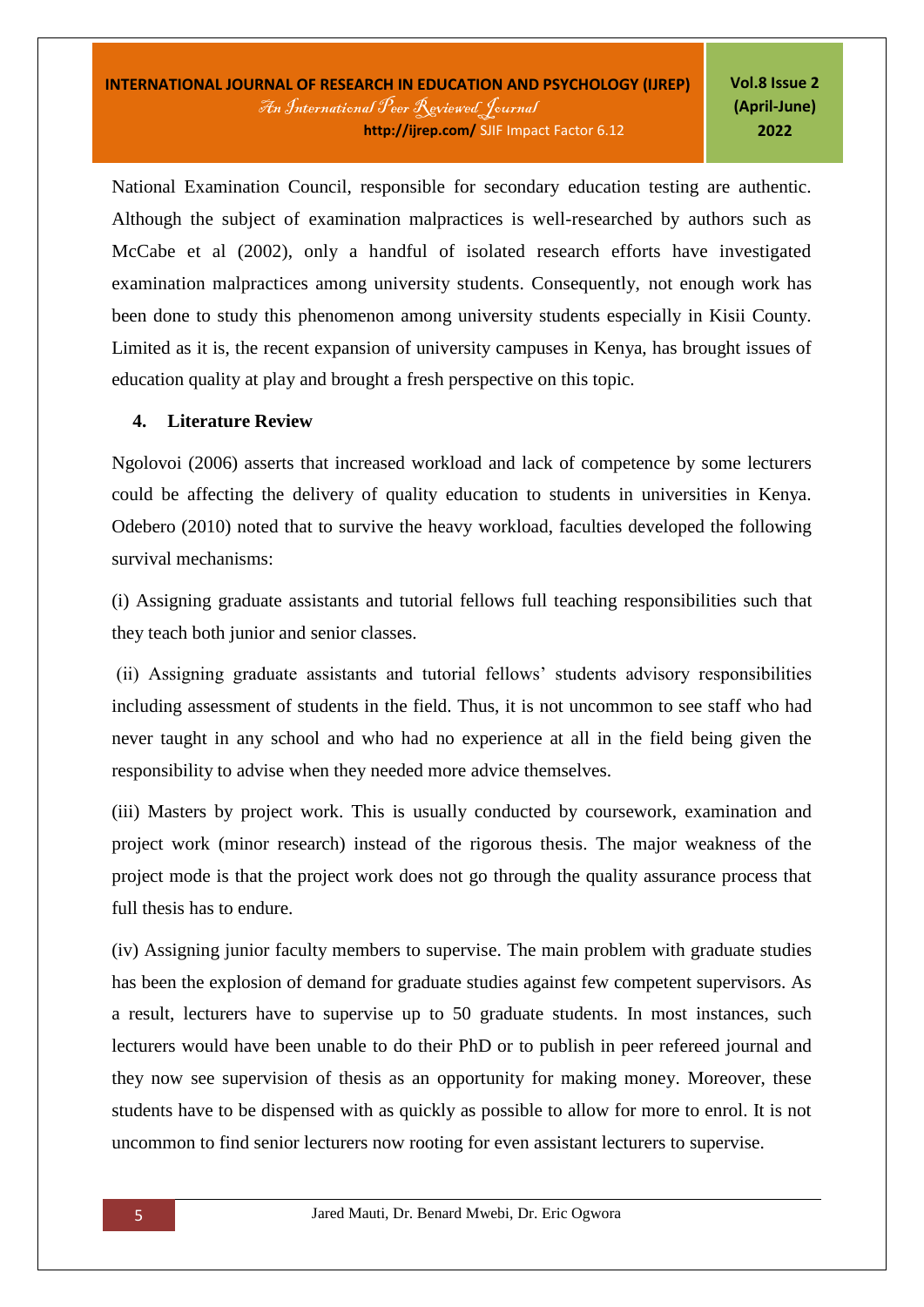(v) Appointing supervisors from other disciplines. Some of them rarely comprehend the content.

In private universities, it is common practice for teaching staff to be allocated teaching units in areas outside their core competencies. This negatively exposes the teaching staff, being "students" learning together with the admitted students. A scrutiny of these copying mechanisms reveals that they are detrimental to the quality of higher education and negatively influence academic rigour. While it can be argued that technology may dictate fewer members of staff than before, it needs to be borne in mind that most of the teaching aspects require a combination of manual and mental operations like development and review of curricula, marking of scripts, preparation of lesson notes, supervision of student projects and thesis, field assessments and student consultations. The implication is that student enrolment needs to be made with due consideration to the number of qualified and competent teaching staff available for a particular discipline and where enrolments have to be increased; an appropriate recruitment of staff needs to be done.

According to Waituru (1999), lack of tutorial classes could lead to universities producing graduates with a lot of rote learning and poorly developed critical thinking abilities. The shortage of lecturers also makes organizing for tutorial classes a big challenge. These findings corroborate other studies which found that undergraduate students taking entrepreneurship course in public universities were dissatisfied with the course units and felt that the methods and approaches used to teach them were unsuitable (Gachiri, 2003). Ndethiu (2007) found that promotion of reading habits among Kenyatta University undergraduates was greatly constrained by the teaching and assessment methods.

### **5. Theoretical Framework**

Immanuel Kant (1724 – 1804) believed that morality is the object of the law of reason. Just as objectivé physical laws necessitate physical actions (cause and effect) such as apples fall down because of gravity, objective rational laws necessitate rational actions. Therefore, a perfectly rational being must who is also perfectly moral finds it necessary to do what is rationally necessary. Because humans are not perfectly rational, Kant believed that humans must conform their subjective will to objective rational laws, which he called conformity obligation. He then argued that the objective law of reason is *apriori,* existing externally from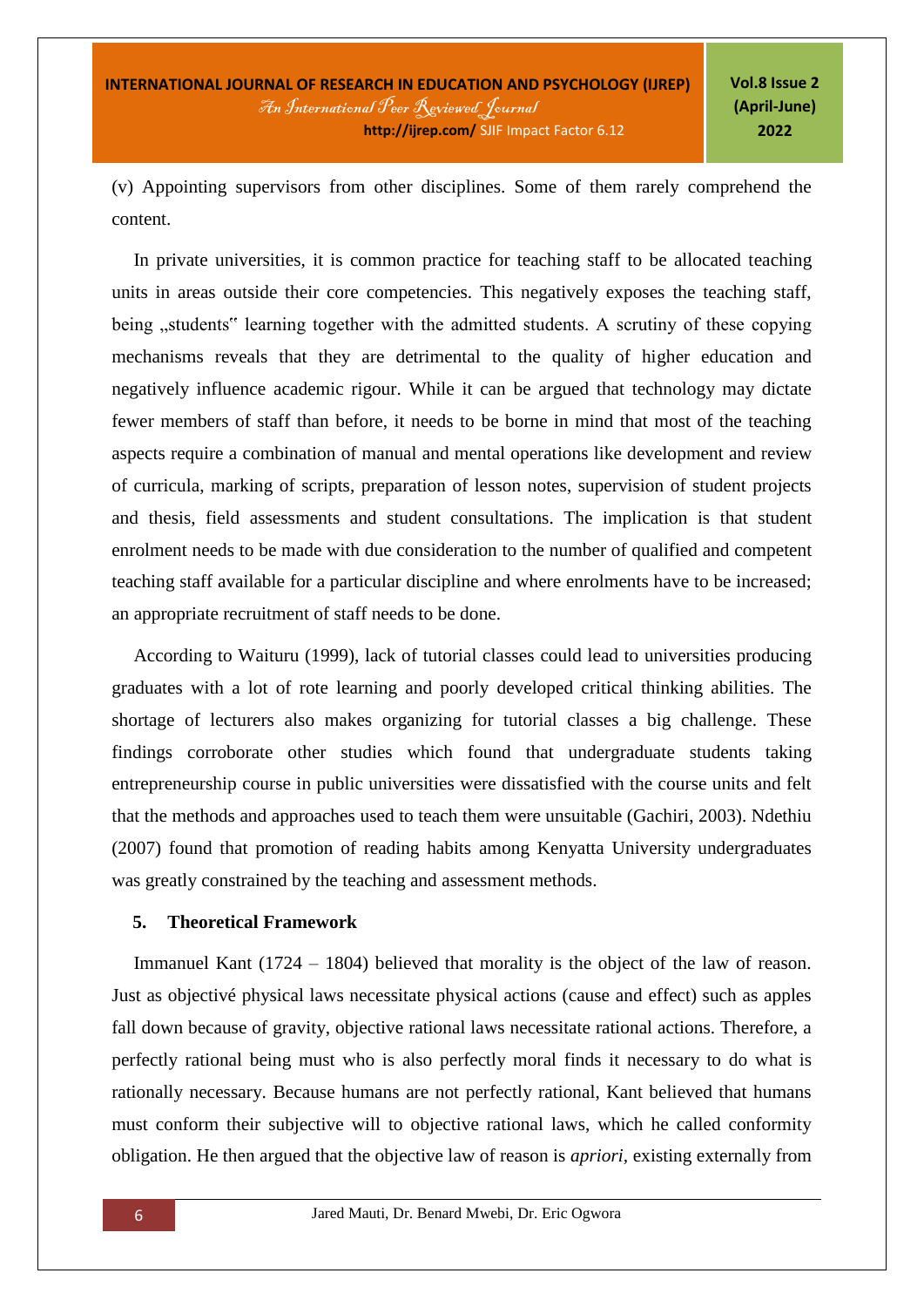rational being. Just as physical laws exist prior to physical beings ; rational laws (morality) existed prior to rational beings. Therefore, according to Kant, rational morality is universal and cannot change depending on circumstance.

Kant's argument that to act in the morally right way one must act purely from duty begins with an argument that the highest good must be both good in itself and good without qualification. Something is "good in itself" when it is intrinsically good "without qualification", when the addition of that thing never makes a situation ethically worse. Kant then argued that those things that are usually thought to be good, such as intelligence, perseverance and pleasure, fail to be either intrinsically good or good without qualification. For example, pleasure may appear not to be good without qualification, because when people take pleasure in watching others suffer, seems to make the situation ethically worse. Therefore, Kant concludes that nothing in the world—indeed nothing even beyond the world—can possibly be conceived which could be called good without qualification except goodwill.

Kant then argues that the consequences of an act of good will cannot be used to determine that the person has a good will. In any case, good consequences cannot arise by accident from an action that was motivated by a desire to cause harm to an innocent person. Similarly, bad consequences cannot arise from an action that was well-motivated. Instead, Kant claims, a person has a good will when he 'acts out of respect for the moral law' (i.e., when they act in some way because they have a duty to do so). As a result, Kant formulated three significant categorical imperatives ; which are :

*i) Act only according to that maxim by which you can also will that it would become a universal law :* When someone acts, it is according to a rule, or maxim. For Kant, an act is only permissible if one is willing for the maxim that allows the action to be a universal law by which everyone seeks to act. Maxims fail this test if they produce either a contradiction in conception or a contradiction in the will when universalized. A contradiction in conception happens, if a maxim were to be universalized, it ceases to make sense because the "maxim would necessarily destroy itself as soon as it is made a universal law". For example, if the maxim 'it is permissible to break promises' was universalized, no one would trust any promises made, so the idea of a promise would become meaningless. Hence, the maxim would be self-contradictory because, when universalized, promises cease to be meaningful.

7 Jared Mauti, Dr. Benard Mwebi, Dr. Eric Ogwora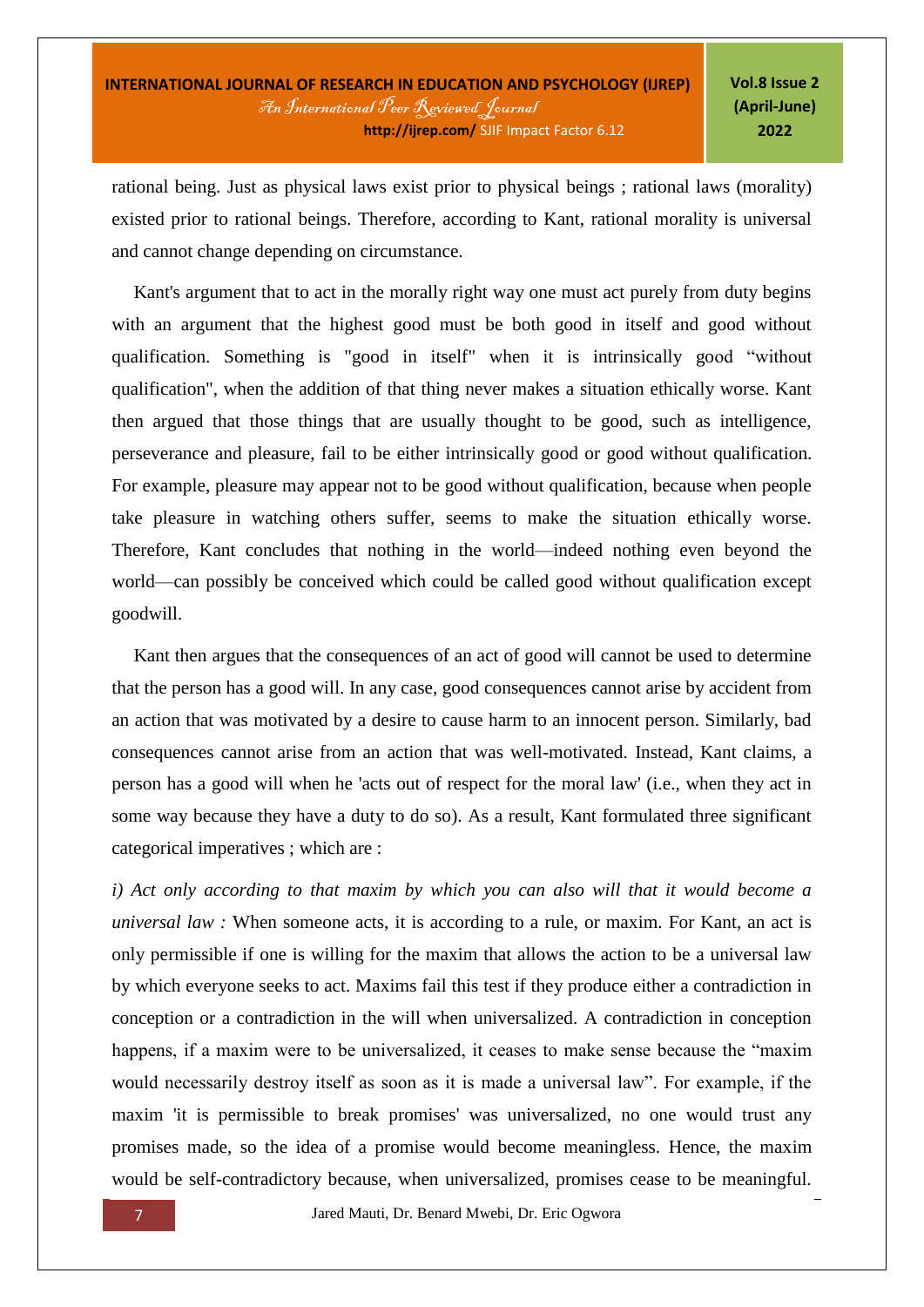The maxim is not moral because it is logically impossible to universalize—we could not conceive of a world where this maxim was universalized. A maxim can also be immoral if it creates a contradiction in the will when universalized. This does not mean a logical contradiction, but that universalizing the maxim leads to a state of affairs that no rational being would desire. For example, when an individual argues that 'I will not give to charity', it produces a contradiction in the will when universalized because a world where no one gives to charity would be undesirable for the person who acts by that maxim.

*ii) Act in such a way that you always treat humanity, whether in your own person or in any other, never simply as a means, but always at the same time as an end* : Kant argued that rational beings can never be treated merely as a means to an ends ; they must always be treated as an ends themselves, requiring that their own reasoned motives must be equally respected. This derives from Kant's claim that reason motivates morality. It demands that we respect reason as a motive in all beings, including other people. A rational being cannot rationally consent to being used merely as a means to an end, so they must always be treated as an end. Kant justified this by arguing that moral obligation is a rational necessity : that which is rationally willed is morally right. Because all rational agents desire to rationally be an end themselves and never merely a means ; it is morally obligatory that they are treated as such. This does not mean that we can never treat a human as a means to an end, but that when we do, we also treat them as an end in themselves.

*iii.) Every rational being must so act as if he were through his maxim always a legislating member in a universal kingdom of ends:* Kant made a distinction between categorical and hypothetical imperatives. On one hand, a hypothetical imperative is one we must obey if we want to satisfy our desires. For example, we 'go to the doctor' if only want to get well. On the other hand, a categorical imperative bind us regardless of our desires. For example, everyone has a duty not to lie, regardless of circumstances and even if it is in our interest to do so. These imperatives are morally binding because they are based on reason, rather than contingent facts about an agent. Unlike hypothetical imperatives, which bind us insofar as we are part of a group or society which we owe duties to, we cannot opt-out of the categorical imperative because we cannot opt-out of being rational agents. We owe a duty to rationality by virtue of being rational agents; therefore, rational moral principles apply to all rational agents at all times.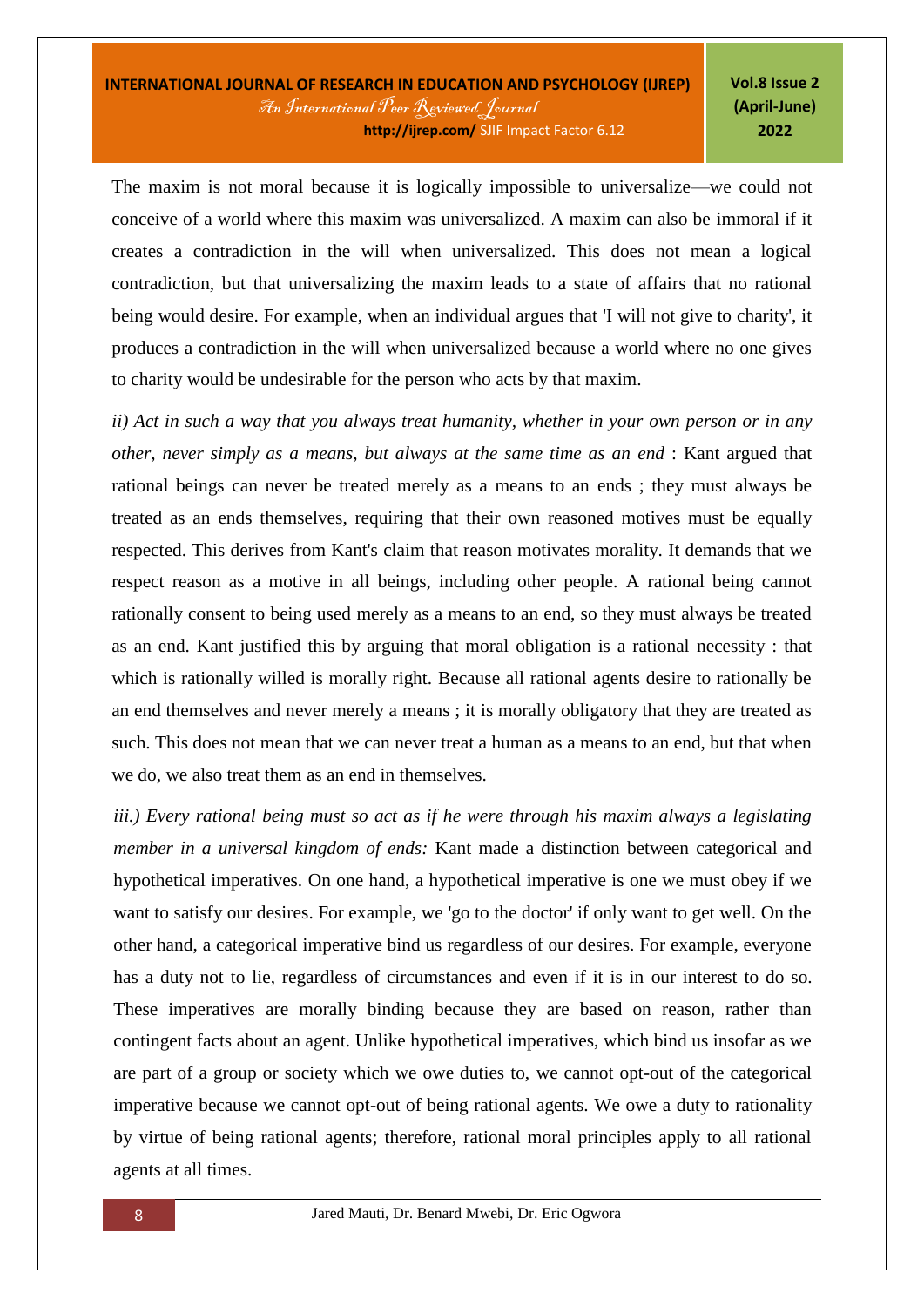Kant's theory of ethics is considered deontological for several different reasons. First, Kant argues that to act in the morally right way, people must act from duty (*deon*). Second, it is not the consequences of actions that make them right or wrong but the motives of the person who carries out the action. **K**ant's deontological ethics says, "An action is moral when it is done out of duty, rather than consequences." In a test your duty is to answer the questions with whatever you have learned, and the purpose is to show how much knowledge you have gained, without cheating. When someone cheats his action is not done out of his duty. The action is directed towards the consequences, which might be the fear of failing, afraid of being embarrassed, or it might also be to gain benefit easily without putting much effort on studying.

**I**f the intention of the individual performing the action is good then the action can be said to be good. The good intention is good without any qualification, according to Kant. The intention to cheat is not simply morally good. Someone cheats because of an exterior motive which might be the fear or the expectation of gain. "Duty is the necessity of action to be done out of respect for the law". Cheating is against the law of the examinations that says 'do not to cheat in examinations.

**K**ant's categorical imperative states that "you should act only according to the maxim whereby you can at the same time will that it should become a universal law". Would wish that everyone follows your action of cheating in examinations? If everyone cheated, then there will be no point in cheating. Grades will have no meaning if everyone cheats. You're cheating in order to gain some kind of unfair advantage over other examination-takers, who are not cheating. If everyone cheats, then cheating wouldn't be unfair and you won't even get any advantage. There would be no such thing as cheating. You would not therefore want everyone else to cheat and cheating can't be a universal law. **C**heating is not an action done out of duty with good intention respecting the law, and it can't be a universal law. Therefore, cheating is not rational and is not morally right as of Kant's deontological ethics.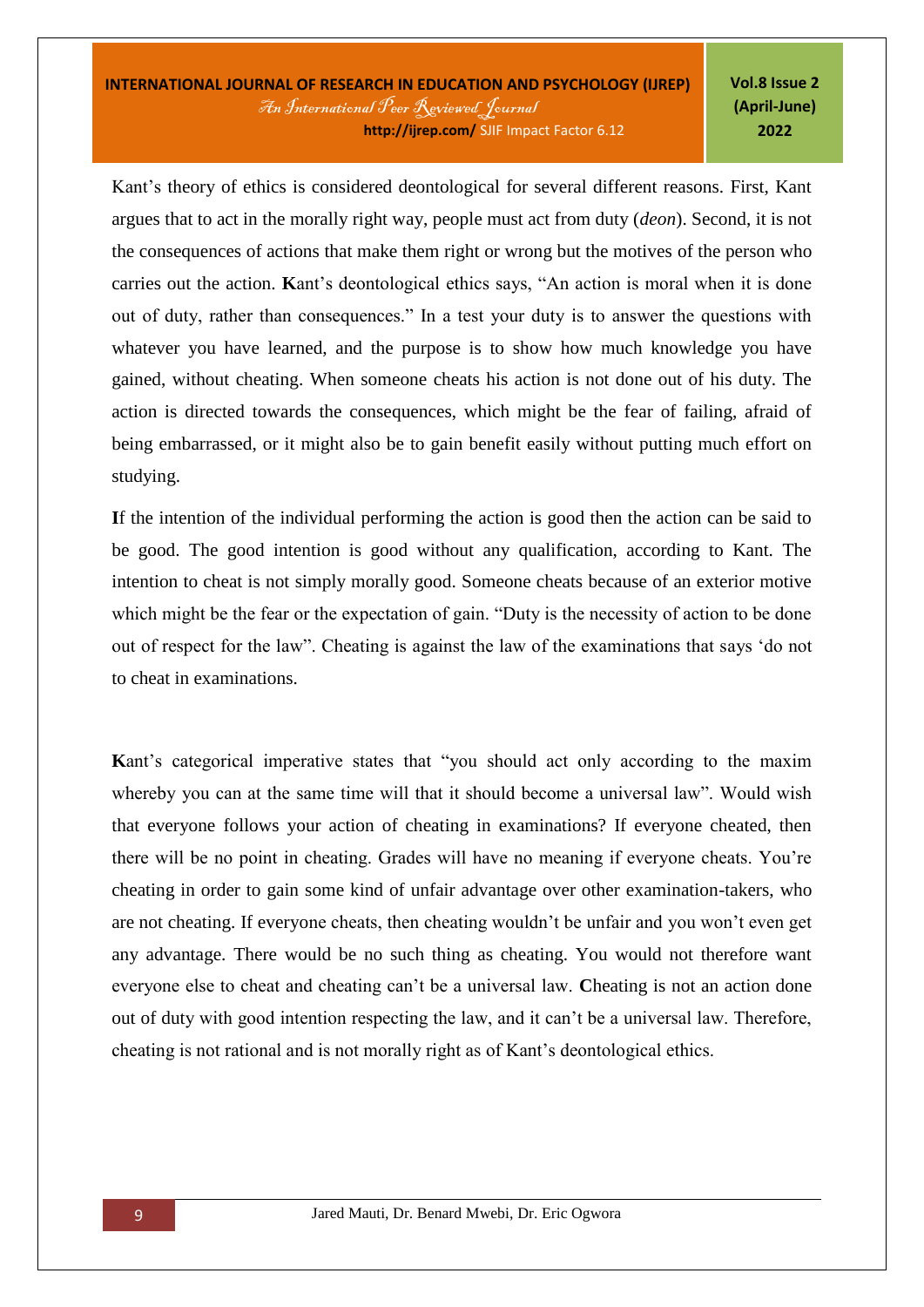### **6. Research Methodology**

The study employed a descriptive survey research design situated within both the qualitative and quantitative research paradigms. A questionnaire was utilised as the main tool to collect data from 270 students drawn from eight Universities within Kisii County. The central and focal point of targeting data for this study was the various University campuses situated within Kisii County, Kenya.

### **7. Target population**

The study targeted University students as the primary objects of the research. It utilised students drawn from both private and public Universities. However, the study population was confined to only third year students in these universities. Third year students were preferred over students from other years in the universities because, they have been in University long enough and did not have the pressure of exams like 4<sup>th</sup> Years. Results of a field survey conducted by the researchers in 2013 on the number of universities versus the student population are tabulated in table 1.

| S/No         | <b>Universities</b> |                | <b>Total No. Students</b> |         |        | <b>Third Year Students</b> |                |       |
|--------------|---------------------|----------------|---------------------------|---------|--------|----------------------------|----------------|-------|
|              | Category            | N <sub>0</sub> | Males                     | Females | Total  | Males                      | <b>Females</b> | Total |
|              | Public              | 8              | 4,000                     | 5,000   | 9,000  | 951                        | 771            | 1,722 |
| 2            | Private             | 14             | 6,000                     | 6,000   | 12,000 | 1,259                      | 1,241          | 2,500 |
| <b>Total</b> |                     | 22             | 10,000                    | 11,000  | 21,000 | 2,210                      | 2,012          | 4,222 |
| Source:      | Field Survey, 2013  |                |                           |         |        |                            |                |       |

**Table 1 Kisii County - University Student Population** 

Table 1 tabulates the total student population versus the population of interest. It shows that in 2013, eight (8) public compared to 14 private universities had set up campuses in Kisii County. The total student population was 21, 0000; of whom, 9,000 or 42.9% were females compared to 12,000 or 57.1% males. Further, the survey revealed that the third-year student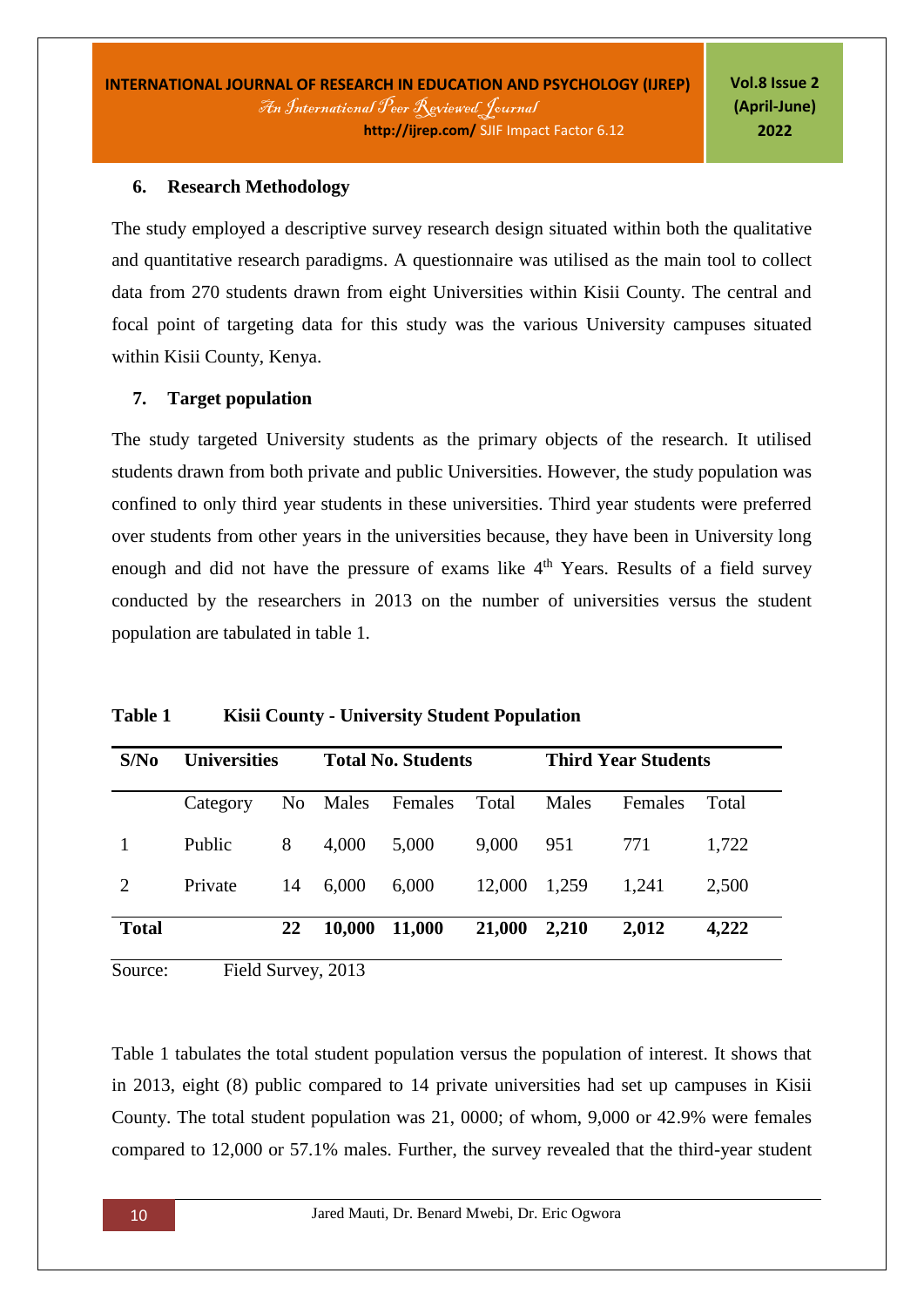population (which is the study population of interest) were 4,222 of whom 2,012 or 47.7% were females compared to 2,210 or 52.3% who were males.

### **8. The Sample Size**

The study utilised a sample of 8 Universities selected out of 22 Universities with campuses in Kisii County. The purpose was to assist in sampling students from these institutions who would participate in the study. This is in according to Mugenda and Mugenda (2003), who assert that 30% of the respondents are adequate for a scientific study. The study further sampled 370 respondents from the Universities. Table 2 shows the population of  $3<sup>rd</sup>$  years and the number of respondents selected for the study.

| <b>Name</b>    | 3rd Year's        | <b>No Sampled</b> |
|----------------|-------------------|-------------------|
|                | <b>Population</b> |                   |
| Kisii          | 951               | 126               |
| <b>MKU</b>     | 712               | 34                |
| <b>JKUAT</b>   | 582               | 12                |
| Nazarene       | 489               | 34                |
| Rongo          | 382               | 44                |
| <b>JOOUST</b>  | 265               | 74                |
| <b>E-SMART</b> | 168               | 34                |
| <b>Bugema</b>  | 166               | 12                |
| <b>TOTAL</b>   | 3,715             | 370               |

### **Table 2. Number of 3rd Year students and sample selected**

Table 2 shows that a total of 370 students were selected for the study, majority of whom were drawn from Kisii, JOOUST (Jaramogi Oginga Odinga University of Science and Technology) and Rongo universities respectively. However, the smallest number of students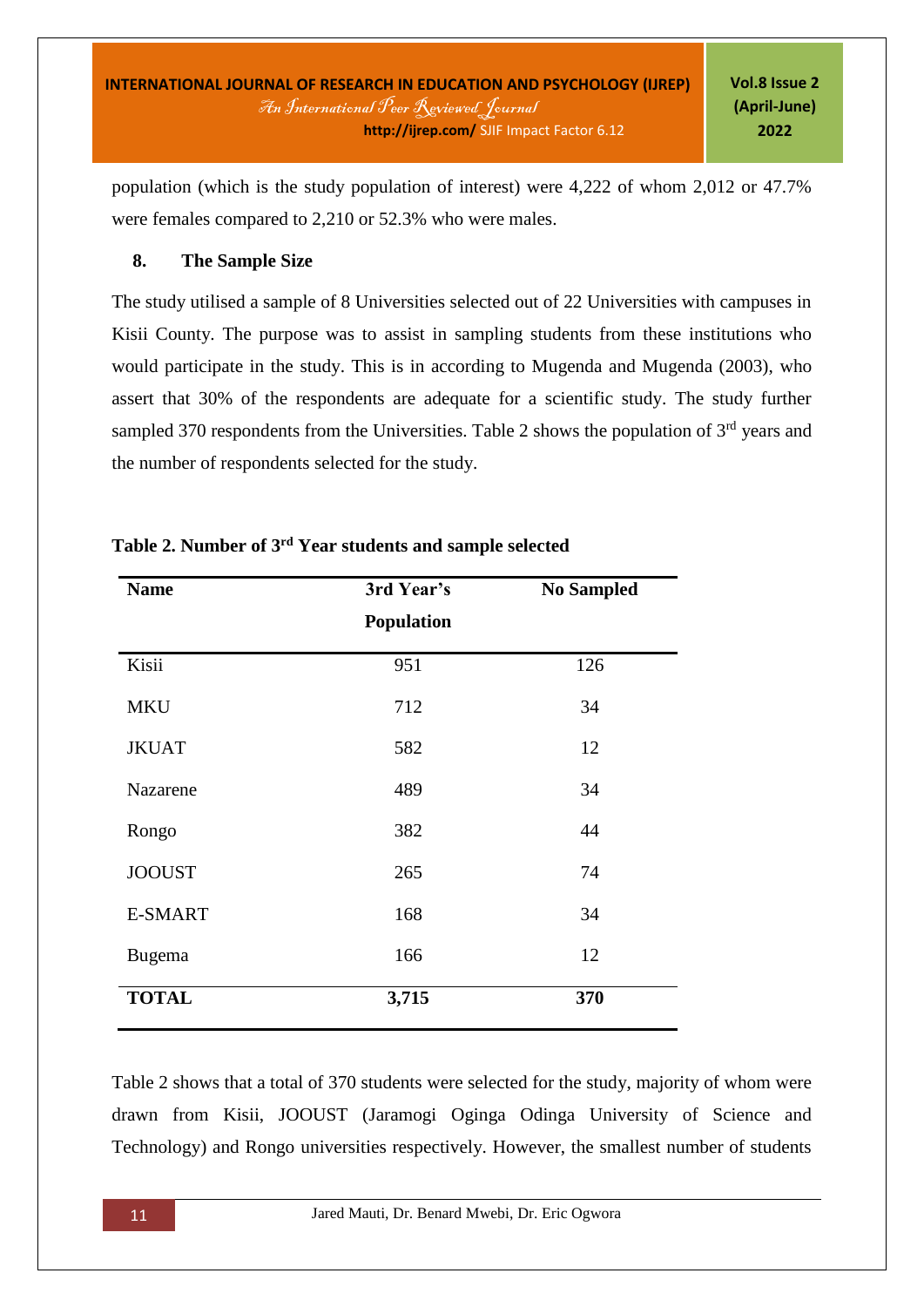for the study was selected from Bugema and Jomo Kenyatta University of Agriculture and Technology (JKUAT).

### **9. Sampling Procedure**

The study utilised a stratified random sampling approach to select students to participate in the study. The first stratum was the universities that would be involved. Therefore, out of the 22 universities with campuses in Kisii County, the study picked 8 to participate in the study. The procedure for selecting the 8 universities involved the researcher writing on pieces of paper the names of the 22 Universities with campuses in Kisii County. The papers were folded and then placed in a bowl. The researcher nominated one research assistant to draw out 8 pieces of paper from the bowl at random. The pieces of papers drawn indicated the Universities selected to participate in the study. To select individual students who participated in the study, the researcher used convenient sampling and selected the students who were available at the time of data collection as study respondents.

### **10. Findings**

### **Ethical Conduct versus Examination Performance**

The first objective of the study was to find out if there is any relationship between ethical conduct and examination performance. To do this, the study examined the mean scores for those who reported having been involved in examination cheating against those who reported that they had not been involved in cheating by comparing mean scores using the one sample t-test. However, the procedure to get to this involved:

(i) To harmonise the grading system employed for comparison purposes since institutions employed different grading systems. Consequently, harmonisation was undertaken so that each system would be related to the CGPA. Table 4.2 shows how different grading systems were related to the CGPA.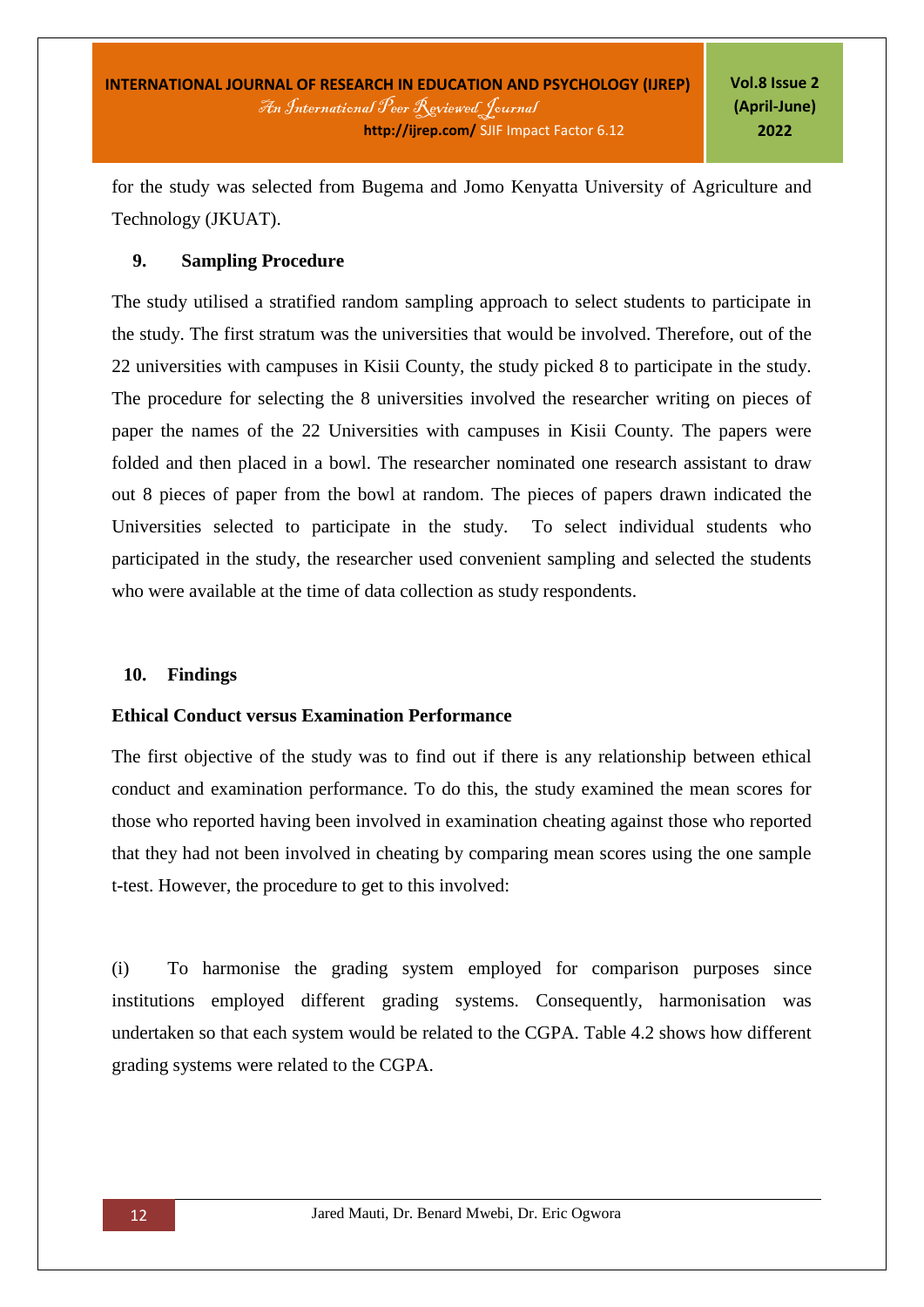| S/No.                       | Letter System Class System |                       | <b>Credit</b> | <b>CGPA</b> |
|-----------------------------|----------------------------|-----------------------|---------------|-------------|
|                             |                            |                       | <b>System</b> |             |
| 1                           | A and A-                   | 1 <sup>st</sup> Class | Distinction   | 4.0         |
| $\mathcal{D}_{\mathcal{L}}$ | $B+$                       | $2nd$ Upper           |               | 3.5         |
| 3                           | B                          | $2nd$ Lower           | Credit        | 3.0         |
| 4                           | $B -$                      |                       |               | 2.5         |
| 5                           | $C+$                       | 3 <sup>rd</sup> Class | Pass          | 2.0         |

#### **Table 3: Harmonization of the grading systems**

Table 4.2 shows that universities graded their students' achievement using three systems: the Letter system, the Class system or the credit system. The systems were converted to equivalent CGPA for the purpose of comparing performance and whether students who were involved in examination cheating behaviours performed better than those who were not involved.

(ii) Using the CGPA as a measure of performance, an independent sample t-test was calculated using the Statistical Package for Social Sciences (SPSS) software to determine whether there were achievement differences in between those who did not cheat compared to those who cheated in examination. The study compared their means and variances obtained from the scores on examination performance. Therefore, a directional test of significance was considered appropriate to indicate whether there were significant differences in examination performance between those who indicated to have been involved in cheating over those who indicated having not been involved in examination cheating.

This is because, for one to decide that a group has performed better than another, the mean scores for the group must be significantly higher that the mean scores for the other. As a result, the study performed a two tailed t-test for independent samples assuming equal variances using the SPSS software (version 20) to test the null hypothesis: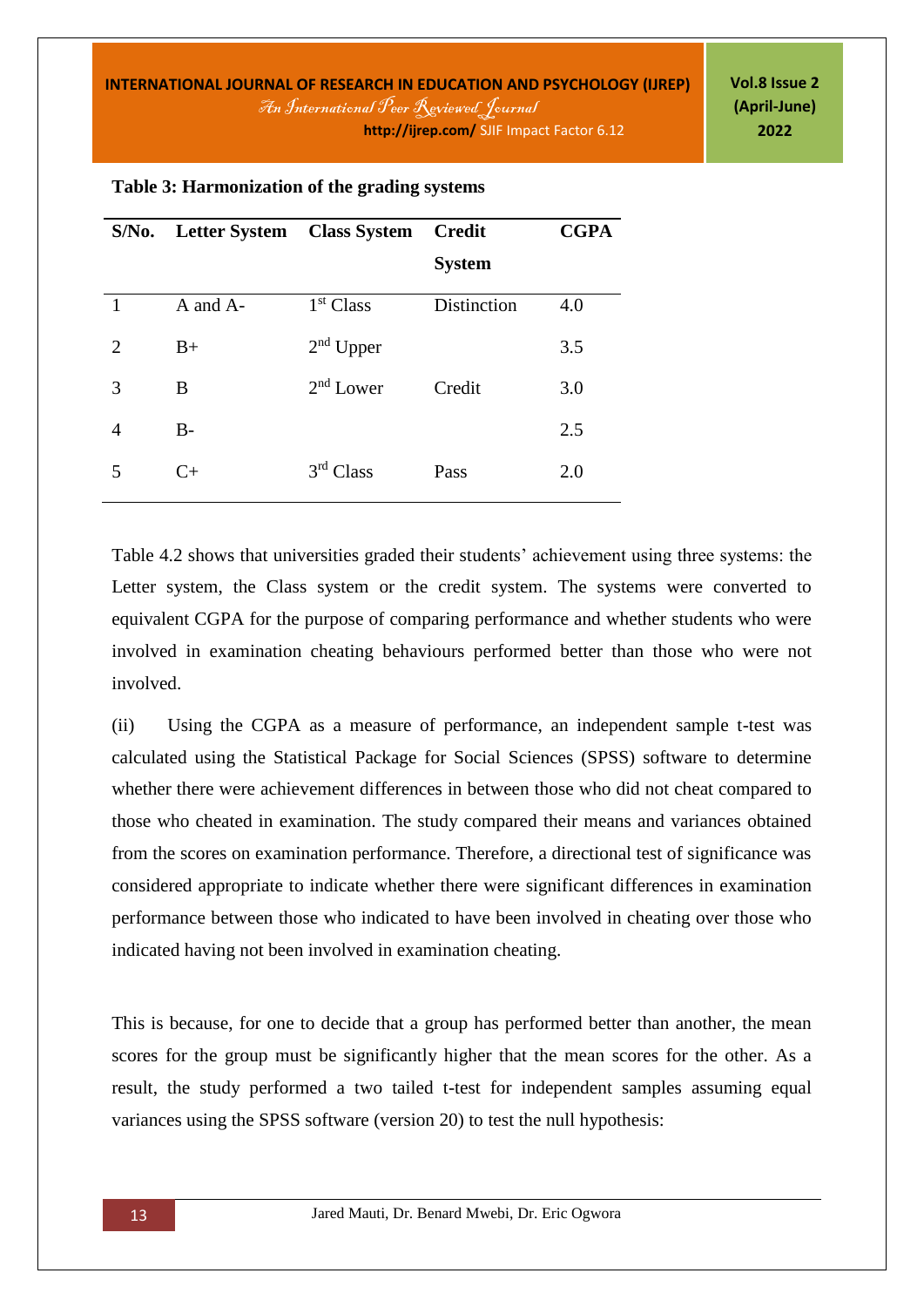Ho1: *There is no significant difference in examination performance between those who cheated compared to those who do not cheat in university examinations.*

The results of the analysis are tabulated in Table 4.

|                                      | Not Involved Involved |      |
|--------------------------------------|-----------------------|------|
| Mean                                 | 3.35                  | 3.40 |
| S.D                                  | .525                  | .381 |
| Respondents                          | 162                   | 30   |
| Df                                   | 190                   |      |
| t-critical                           | .479                  |      |
| t-Stat (equal variances not assumed) | .633                  |      |

**Table 4: t-test for Examination Performance**

The results of the analysis tabulated in Table 4.3 show that the mean scores for those involved in cheating behaviours was 3.40 while for those not involved was 3.35. To decide as to whether the results are significant or not, a t-test was run. The results show that the t-Statistics (.633) is greater than t-critical (.479) equal variance not assumed. This implies that there is a significant difference between the two groups being compared. Consequently, the null hypothesis which stated that 'there is no significant difference in examination performance between those who cheated compared to those who do not cheat in university examinations' was rejected, meaning that *there was a significant difference in examination performance between those who cheated and those who did not cheat.* 

# **11. Challenges University Students Face during Examinations.**

The second objective was to explore the challenges university students face during examinations. To answer this question, the study analysed item 20 of the questionnaire which had suggested four challenges that were thought to affect students during university examinations. The analysis indicated that: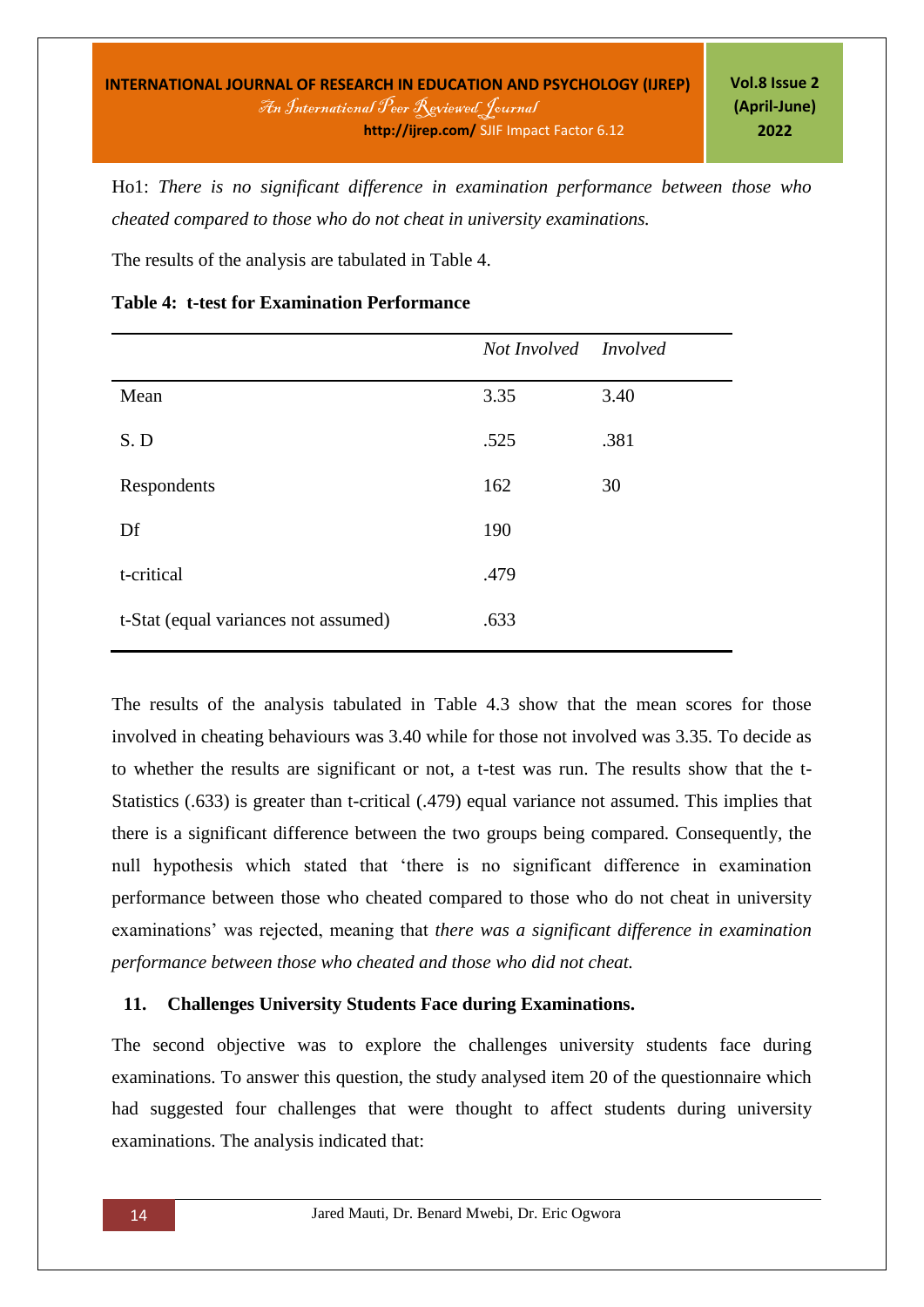- (i) Majority of the students (i.e., 240 or 88.9%) interviewed indicated that a student will be affected by the way s/he manages his/her time both before performing examination and during examination the time of performing the examinations.
- (ii) However, majority of the students (i.e. 222 or 82.2%) interviewed indicated that discipline is not a challenge that face students in university examinations
- (iii)Majority of the students (i.e. 240 or 88.9%) interviewed indicated that the concentration span of a student both before taking an exam and during the examination will affect the student's achievements in university examinations.
- (iv)Lastly, majority of the students (i.e. 210 or 77.8%) interviewed indicated that the absorption rate of the study material by students is important in determining the performance of students in university examinations.

Table 5 lists the challenges in terms of importance that affect students on how they perform in University examinations.

| $S/N0$ . | Challenge                                      | %     |
|----------|------------------------------------------------|-------|
|          | How a student manages his/her time             | 88.44 |
|          | The concentration span of the student          | 84.00 |
|          | The absorption rate of the material being read | 77.78 |
|          | Whether a student is Self-Disciplined or not   | 37.93 |

**Table 5: Challenges University Students face during examinations**

Table 3 shows that how a student manages his/her time; the concentration span of the student and the absorption rate of the material being studied are important challenges that affect the performance of students in University examinations.

### **12. Ethical Conduct versus Examination Performance**

The purpose for examinations is, among others, to measure the knowledge acquired by a student. Consequently, students should take examinations without cheating. However, academic competence and intelligence are not a straightforward measure and unfortunately,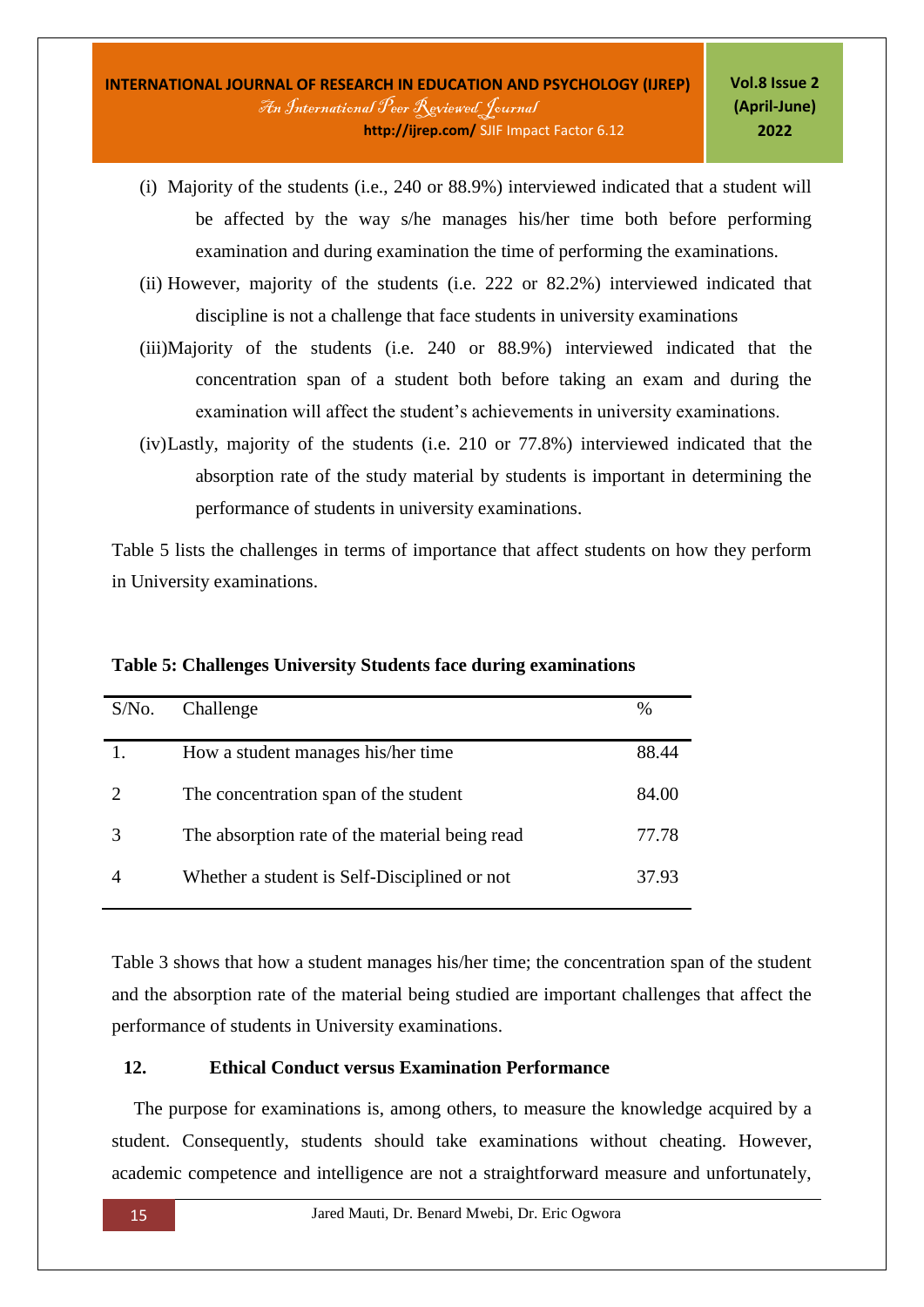we have no method that fully captures the scope of a student's ability. The fact remains that we need at least some formal system to measure academic competence otherwise the academic system will fail to work. We need divisions between ability levels and the amount of experience and knowledge students actually possess, otherwise students will be in environments unsuited to them and won't be able to learn properly. There is no other way to do this other than by testing students in a fair and impartial manner. This is what examinations are good at because they are not vague. In fact, they have clear, measurable guidelines.

Cheating introduces unfair opportunities for others to excel when in the real sense they do not have those qualities. Cheating in examinations distorts the equation and rewards the undeserving. This is because, although one might get an answer right having cheated, the student does not have the actual knowledge. You don't learn by letting others fix your problem !

Students cheat for various reasons. The main reason for cheating is that an examination is considered as the best measure of the intellectual capacity and the intelligence of the person; therefore, students who are not self-confident and feel that they are not smart enough to work by themselves prefer to cheat to prove their level to others. Secondly, when students are not well prepared for the examination, they think they are obliged to cheat in order to pass and get better grades. Moreover, if a student is in an environment where everyone cheats, he will be influenced by them and he prefers to cheat too so as not to stay alone and isolated. They do not work and do their best; that is why they prefer to cheat to get highest average without hardship. Finally, the worst reason that pushes a student to cheat is a teacher who does not care if a student cheats or not, or when a teacher is not efficient to find cheaters in the class; he indirectly encourages the student to cheat.

### **13. Challenges Students face during Examinations**

About 89% of the students interviewed belief that the greatest challenges leading to academic malpractices are how a student manages his or her time and the concentration span of a student both before taking an exam and during the examination will affect the student's achievements in university examinations. Whenever, students fail to manage time, pressure for finishing reading assignments or deadlines for turning in assignments builds leading to the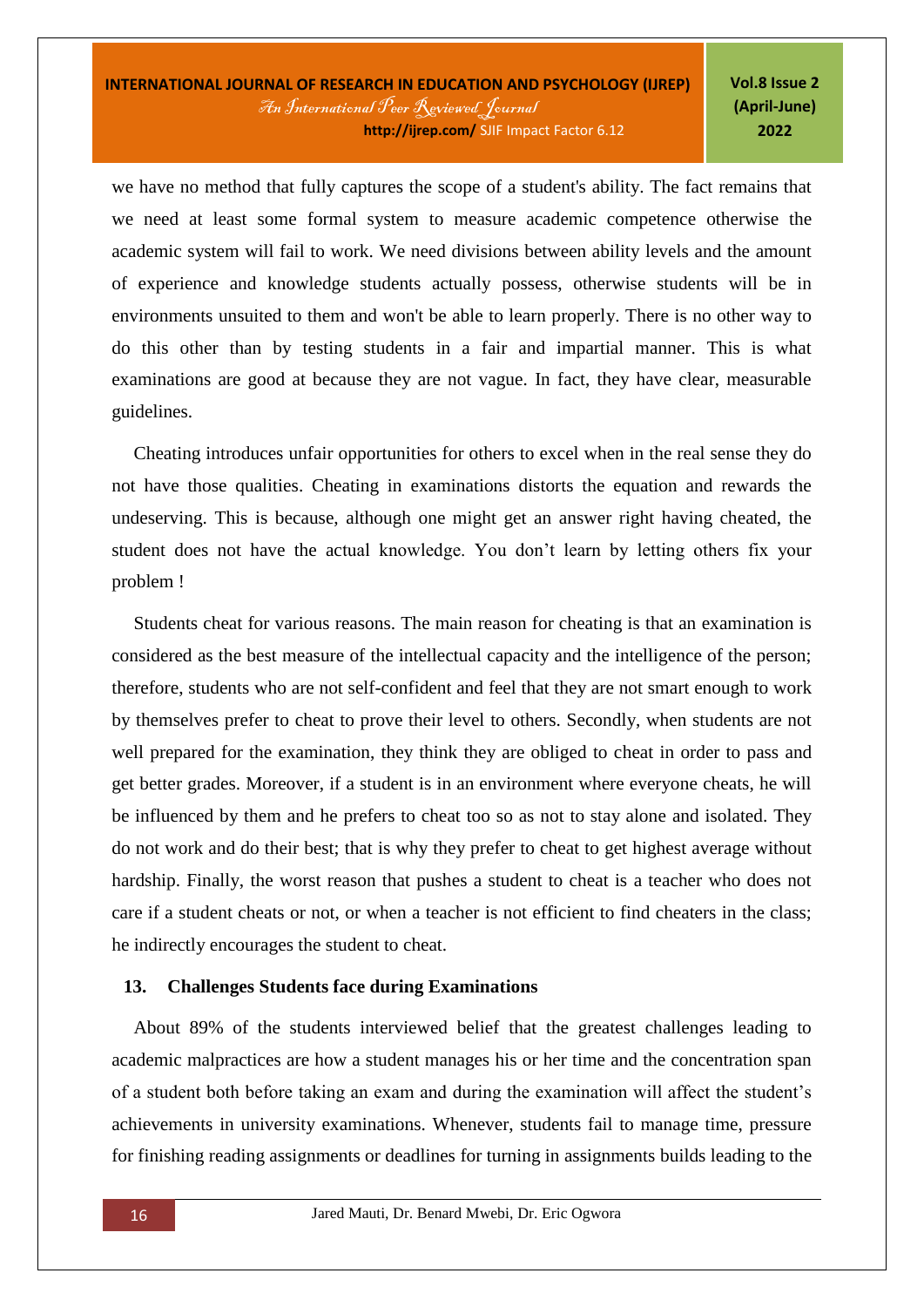student seeking alternative methods which usually involves academic dishonesty practices in an effort to stick to the deadlines. Students who procrastinate academic assignments are likely to cheat than those who don't. This is because procrastination can be seen as one measure of poor time management and therefore, they easily run out of time and then panic. Much time is spent on non-core activities at the expense of academic procrastination.

Another important factor in academic dishonesty is attention span usually defined as the amount of concentration time on a task without becoming distracted. Most educators and psychologists agree that the ability to focus attention on a task is crucial for the achievement of one's goals. However, estimates for the length of human attention span are highly variable and depend on the precise the definition of attention used. Attention span, as measured by sustained attention, or the time spent continuously on task, varies with age. Older individuals are more able to concentrate for longer periods than younger individuals

For time-on-task measurements, the type of activity used in the test affects the results, as people are generally capable of a longer attention span when they are doing something that they find enjoyable or intrinsically motivating. Attention also increases if an individual is able to perform the task fluently, compared to one who experiences some difficulties performing the task. Fatigue, hunger, noise, and emotional stress also reduce time on task. Common estimates for sustained attention to a freely chosen task range from about ten minutes to a maximum of around 20 minutes. After losing attention from a task, a person may restore it by taking a rest, doing a different kind of activity, changing mental focus, or deliberately choosing to re-focus on the first topic. Students, who exhibit a low concentration span, are likely to cheat as an alternative measure to post good grades.

About 78% of the respondents believe that a student's rate of understanding the study material is an important determinant of whether he or she performances well in university examinations. Combined with the concentrates span, a student can make faster progress in academic programmes. The reasons students engaged in academic dishonesty varies, but range from performance, procrastination, too busy, not enough time to complete assignment or study for the test. After reviewing literature, Synder and Cannoy (2010) found that students cited very similar reasons for engaging in academic dishonesty. Lastly, about 82% of the respondents indicated that discipline is not an issue that can affect University students during examinations. However, the researcher disagrees with this finding. Simple logic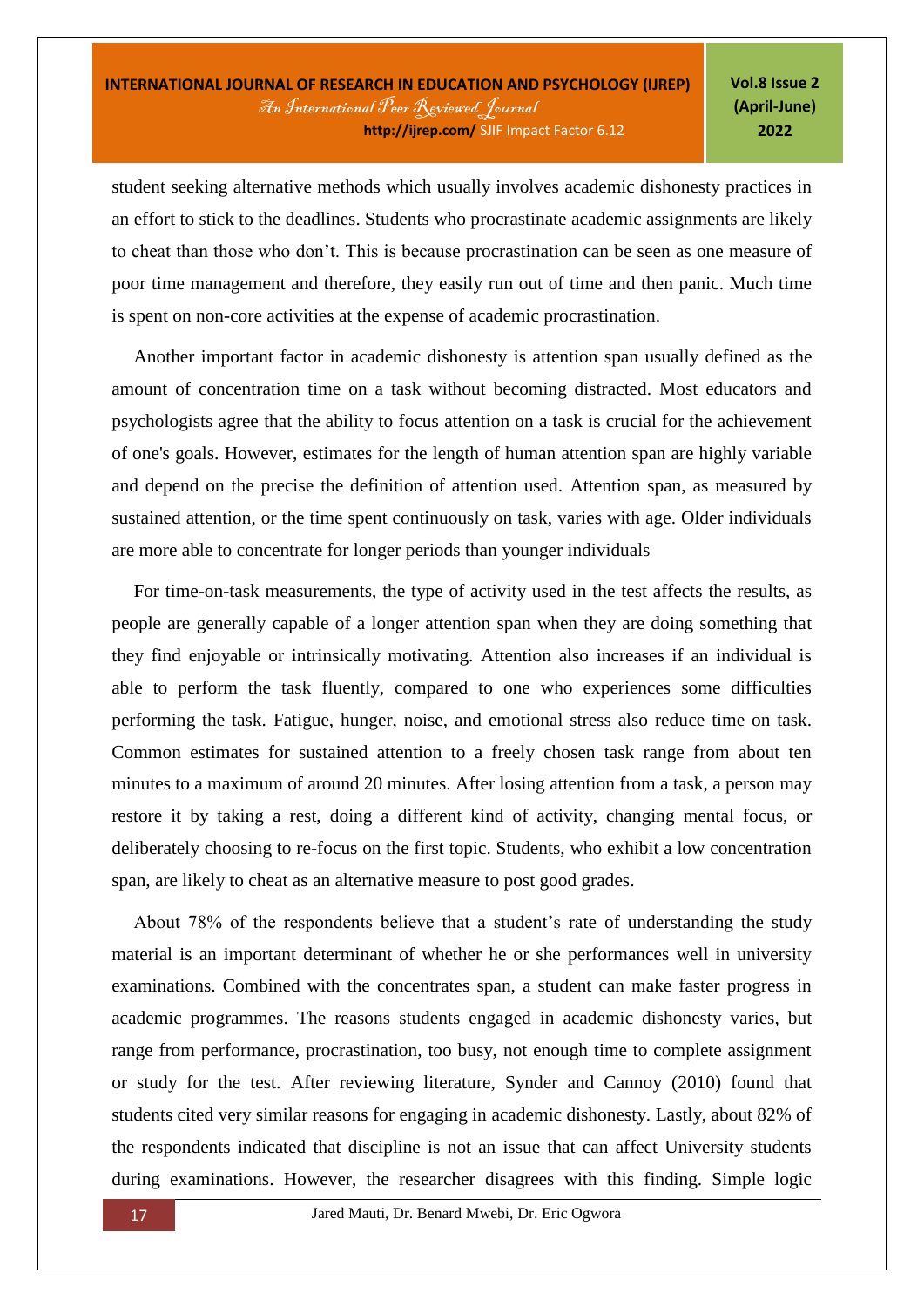dictates that a student must be disciplined to be able to plan his or her time well in order to pass the examinations.

### **14. Conclusions**

- i) There was a significant difference between those who cheated in examinations and those who did not cheat. Cheating in examinations gives advantages to those who do not deserve.
- ii) The challenges university students face during examinations were: How a student manages his/her time; the concentration span of the student; the absorption rate of the material being read and whether a student is self-disciplined or not in that order.

### **15. Recommendations**

- i) High level of discipline should be instilled to the University learners. Discipline correlates with performance. Students who are notorious in flouting examination code of ethics should be rehabilitated or expelled from learning institutions to curb down the vice spreading widely.
- ii) There should be creation of an environment of moral integrity, mutual trust and promotion of team work among lecturers. Through guidance and counselling sessions, healthy and positive attitude, sound virtues like trust and team work will be inculcated. There should be an elaborate scheme of expanding physical facilities like lecture halls so as to accommodate huge enrolments in the Universities. This will curb down the menace of unquestionable habits demonstrated by learners who sit close to each other in the event of doing University examinations.